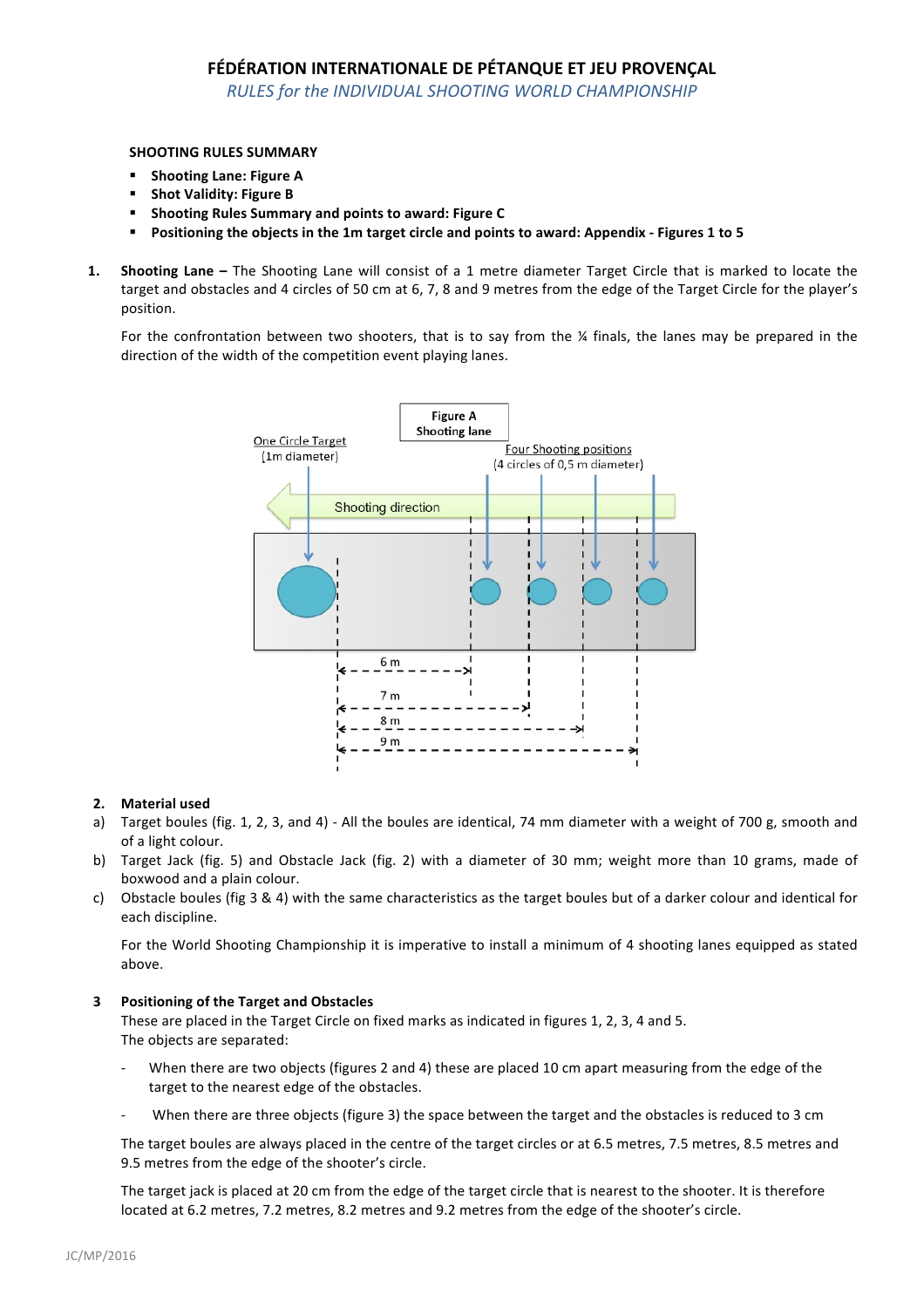**4. Validity and value of the shot** – For a shot to be valid the impact of it must be inside the circle where the targets and obstacles are positioned. It is not valid if the boule touches the edge of the circle. To verify this, it is recommended to mark the edge of the circle with chalk or plasticine.



#### **Mark 1 point**

- The shot is valid when the target boule is hit correctly without leaving the circle.
- For figures 2 and 4 if the obstacle is touched with the rebounding shooting boule, whatever the position of the target boule, the jack, obstacle boule or the shooting boule.
- For figure 3 when one of the obstacle boules is struck after the target boule.

#### **Mark 3 points**

- When the object boule is hit correctly and completely leaves the target circle without the obstacle boules or jack being touched.
- When the target jack (Figure 5) if the target jack is hit correctly and does not leave the target circle.

#### **Mark 5 points**

- When the shooting boule does not leave the Target Circle and the object boule is hit correctly and completely leaves the target circle without the obstacle boules or jack being touched.
- When the target jack leaves the target circle after being correctly hit.

#### The maximum score of one shooting series is 100 points (see figures. 1 to 5).

**5.** Progress of the test – The World Championship of shooting begins with two qualifying rounds in order to select eight players for the final phase. Each shooter must perform a complete series of twenty shots, that means four shots on four distances for each discipline.

For the first qualifying round, the order is determined by the draw for the first part of the World Championship Triples, the control table is responsible for the allocation of players to the shooting lanes.

At the end of the first round, the 4 best results are qualified for the quarterfinals by taking, respectively, the numbers 1 to 4. The next 16, at least, are selected to participate in the second round. However, if some players have the same total as the sixteenth they also qualify for the second round.

For the second round of qualification the order of play is the reverse of the order of the results of the first round, the players who have achieved the lowest scores playing first. The control table is responsible for the allocation of players to the shooting lanes.

For the results the score of each player is added to that achieved in the first round.

At the end of the second qualifying round, the 4 best results, following the rules given above, are qualified for the quarterfinal and they take the numbers 5 to 8.

In the case of a tie for the four qualifying places in each round, the winner will be the player who scored the most 5 points; if still tied the winner will be the player who scored the most 3 points.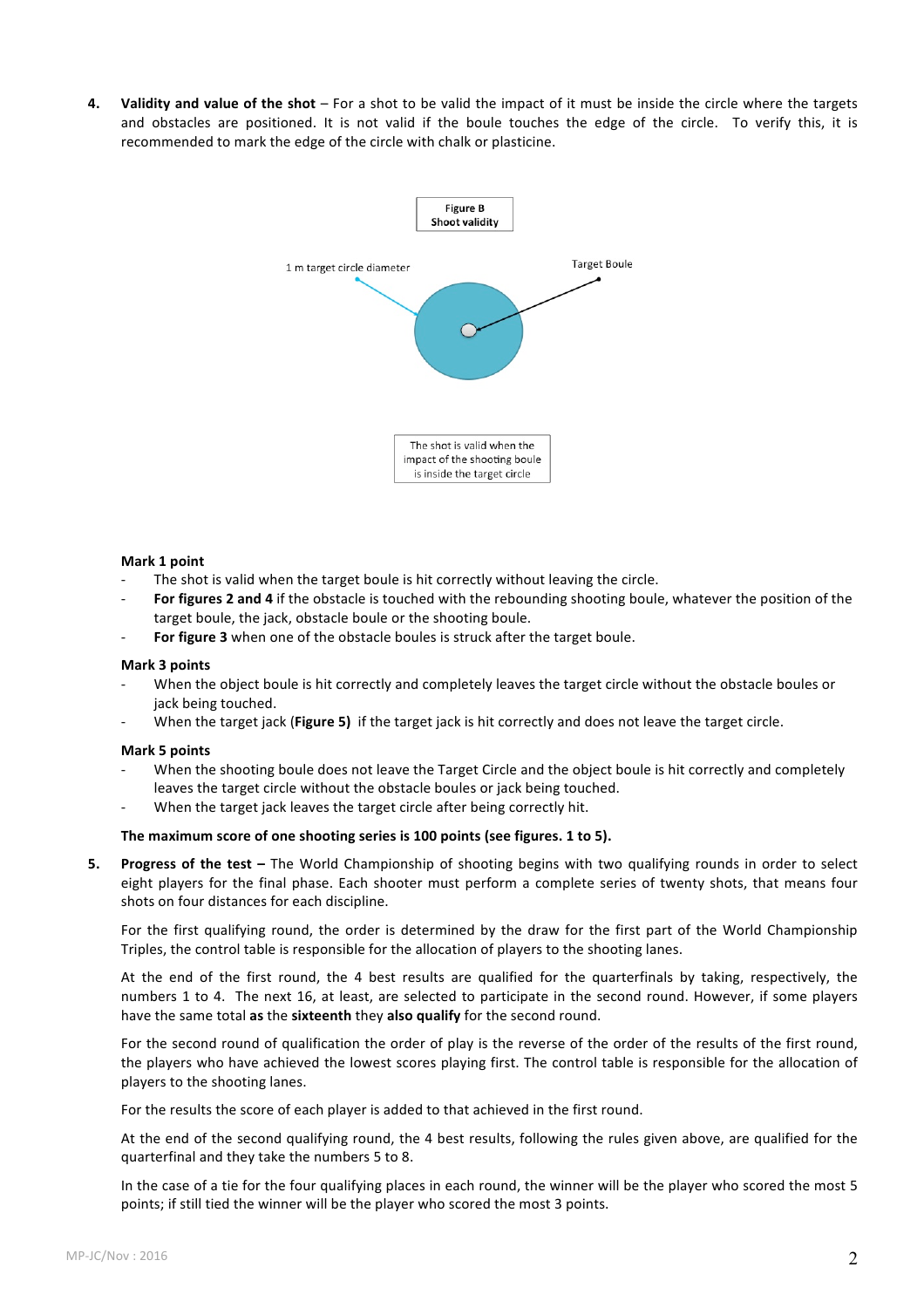**Barrage**: In case of perfect equality, a barrage is organised in which each player shoots only one boule for each discipline from the circle located at 7 meters. If still tied this procedure is repeated but stopped when as soon as one of the players scores more points than the other on a target. This procedure is also followed in case of a tie during the finals.

The final phase takes place in direct confrontation according to the following table, which is followed until the final:

1 against 8 4 against 5

3 against 6 2 against 7

In each game the player qualifies by having achieved a better score than his opponent.

In the quarterfinals, semi-final and final, the two opponents shoot, alternately on the same shooting lane.

**6 General rules** - The players shoot one after another from Figure 1 at 6 meters to Figure 5 at 9 meters. They have a maximum of 20 minutes to do all their shots.

Only an umpire or an authorized member of the organization is entitled to replace targets and obstacles. It is forbidden for coaches or other players to intervene in the shooting lane.

The Coach may only stand beside the player, he or she is not permitted beyond the 4 shooting positions.

For each lane there must be:

- An umpire or an official to check the position of the feet of the shooter. He should have a white signboard to announce that the shot is valid and a red one to announce that the shot is void. He must be in front of the circle that the shooter will use and always at least 2 meters away from him.
- An umpire who, using signboards with numbers 0, 1, 3 or 5, announces results to the score table, after taking care to control that the shot was validated. He must be in front of the circle that the shooter will use and always at least 2 metres away from him.
- One score marker for each player to record the results boule by boule on a specific form.
- 7 **Registration in the World Championship of Shooting -** There can only be one competitor per nation and they must be a part of the team of four players registered by their federation for the World Championship - Triples.

However, as an exception the title holder may attend to defend it, even though his country has not qualified for the World Championship - Triples and only in these conditions; otherwise he should be a member of the team. He benefits from the same conditions of support.

**8 Prize and Title** - The first four of the Championship receive: for the winner a gold medal, a trophy of World Champion for himself, another one for his federation and a World Champion shirt. For the finalist, a silver medal, a trophy for himself, another one for his federation, presented by the organizing Committee, and for the two semifinalists, a bronze medal and a trophy presented by the organizing committee.

Each quarter finalist also receives a trophy presented by the organizing committee.

The medals are given by the FIPJP on the podium provided for this purpose; this ceremony is followed by the raising of the National flags of the medallists and the playing of the national anthem of the winner.

**9 Incidents** - If an incident occurs during the test (power failure, storm, incorrect behaviour of the public (throwing objects or laser beam etc.) not directly involving a player, this competition is cancelled. It will resume as soon as possible, with the same players starting with figure 1.

At the first call, a player has 5 minutes to present him/herself at the shooting competition. In case of absence they will be called a second time, but in this case they start the competition with a penalty of 5 points. If the player is not present 5 minutes after the second call they are eliminated.